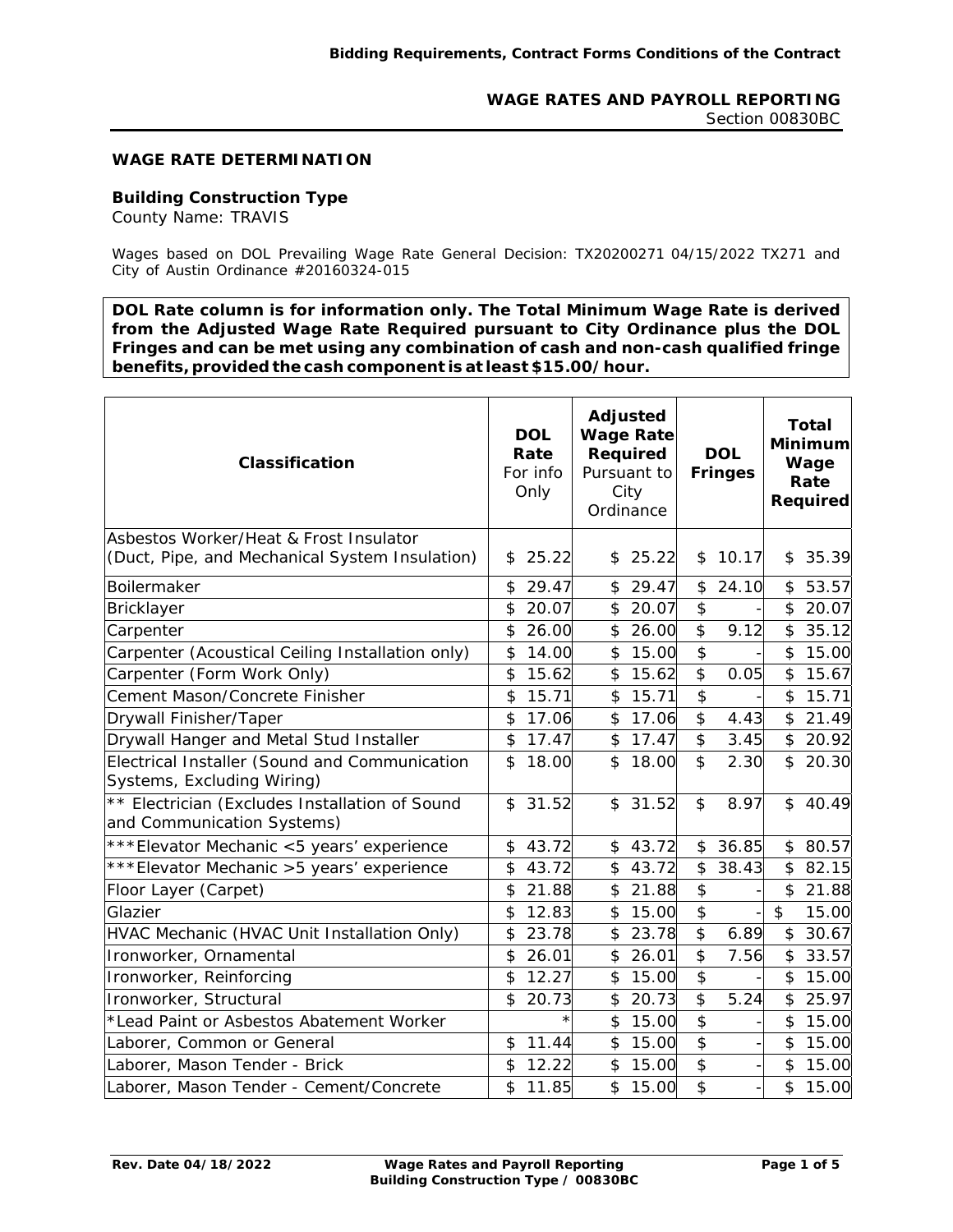#### **Bidding Requirements, Contract Forms Conditions of the Contract**

| Laborer, Pipelayer                                                              | \$                        | 12.45 | \$<br>15.00 | \$                        |         | \$<br>15.00 |
|---------------------------------------------------------------------------------|---------------------------|-------|-------------|---------------------------|---------|-------------|
| Laborer, Roof Tearoff                                                           | \$                        | 11.28 | \$<br>15.00 | $\frac{1}{2}$             |         | \$<br>15.00 |
| Operator, Backhoe/Excavator/Trackhoe                                            | \$                        | 19.43 | \$<br>19.43 | \$                        | 3.49    | \$<br>22.92 |
| Operator, Bobcat/Skid Steer/Skid Loader                                         | \$                        | 13.00 | \$<br>15.00 | $\mathfrak{S}$            |         | \$<br>15.00 |
| Operator, Bulldozer                                                             | \$                        | 14.00 | \$<br>15.00 | \$                        |         | \$<br>15.00 |
| Operator, Crane                                                                 | \$                        | 34.85 | \$<br>34.85 | $\overline{\mathcal{E}}$  | 9.85    | \$44.70     |
| Operator, Drill                                                                 | \$                        | 14.50 | \$15.00     |                           |         | \$15.00     |
| Operator, Forklift                                                              | \$                        | 16.64 | \$<br>16.64 | \$                        | 6.26    | \$22.90     |
| Operator, Grader/Blade                                                          | \$                        | 19.30 | \$<br>19.30 | $\boldsymbol{\mathsf{S}}$ |         | \$19.30     |
| Operator, Loader                                                                | \$                        | 14.00 | \$<br>15.00 | $\frac{1}{2}$             |         | \$15.00     |
| Operator, Mechanic                                                              | $\mathfrak{P}$            | 18.75 | \$<br>18.75 | $\overline{\mathcal{E}}$  | 5.12    | \$23.87     |
| Operator, Paver (Asphalt, Aggregate, and                                        | \$                        | 16.03 | \$<br>16.03 | $\frac{1}{2}$             |         | \$16.03     |
| Operator, Roller                                                                | \$                        | 11.25 | \$<br>15.00 | $\boldsymbol{\mathsf{S}}$ |         | \$15.00     |
| Painter (Brush, Roller, and Spray, Excludes                                     | \$                        | 18.76 | \$<br>18.76 | \$                        | 6.35    | \$25.11     |
| Pipefitter (Including HVAC Pipe Installation)                                   | \$                        | 32.05 | \$<br>32.05 |                           | \$14.92 | \$46.97     |
| Plumber, Excludes HVAC Pipe Installation                                        | \$                        | 23.57 | \$<br>23.57 |                           | \$6.37  | \$29.94     |
| Roofer                                                                          | \$                        | 12.00 | \$<br>15.00 | \$                        |         | \$15.00     |
| *Roofer, Metal                                                                  | $\boldsymbol{\mathsf{S}}$ | 14.05 | \$<br>15.00 | \$                        |         | \$15.00     |
| Sheet Metal Worker (Excluding HVAC, Including<br><b>HVAC Duct Installation)</b> | \$                        | 27.89 | \$<br>27.89 |                           | \$16.25 | \$44.14     |
| <b>HVAC Duct Installation Only</b>                                              | \$                        | 27.89 | \$<br>27.89 |                           | \$16.25 | \$44.14     |
| Sprinkler Fitter (Fire Sprinklers)                                              | \$                        | 31.68 | \$<br>31.68 |                           | \$22.50 | \$54.18     |
| <b>Tile Finisher</b>                                                            | \$                        | 11.32 | \$<br>15.00 | \$                        |         | \$15.00     |
| <b>Tile Setter</b>                                                              | \$                        | 16.35 | \$<br>16.35 | \$                        |         | \$16.35     |
| Truck Driver, Dump Truck                                                        | \$                        | 12.39 | \$<br>15.00 |                           | \$1.18  | \$16.18     |
| Truck Driver, Flatbed Truck                                                     | \$                        | 19.65 | \$<br>19.65 |                           | \$8.57  | \$28.22     |
| Truck Driver, Semi-Trailer Truck                                                | \$                        | 12.50 | \$<br>15.00 |                           |         | \$15.00     |
| Truck Driver, Water Truck                                                       | \$                        | 12.00 | \$<br>15.00 |                           | \$4.11  | \$19.11     |
| Waterproofer                                                                    | $\mathfrak{P}$            | 16.30 | \$<br>16.30 |                           | \$0.06  | \$16.36     |

http://www.wdol.gov/wdol/scafiles/davisbacon/tx.html

## **See below for Additional Wage Information.**

Note: \*Lead Paint & Asbestos Abatement and Roofer, Metal Classifications have been added to this Prevailing Wage Rate Determination pursuant to a City of Austin Prevailing Wage Survey (trades absent from DOL).

## **The Wage Compliance information detailed below was excerpted from DOL General Decision TX180323 or other sources.**

## **1. ADDITIONAL TRADE INFORMATION**

\*\*Electricians - Including low voltage wiring for computers, fire/smoke alarms.

\*\*\*Elevator Mechanics - also must be paid for 7 holidays - New Year's Day, Memorial Day, Independence Day, Labor Day, Thanksgiving Day, the Friday after Thanksgiving Day, Christmas Day, and Veterans Day.

Welders - Receive rate prescribed for craft performing operation to which welding is incidental.

Unlisted classifications needed for work not included within the scope of the classifications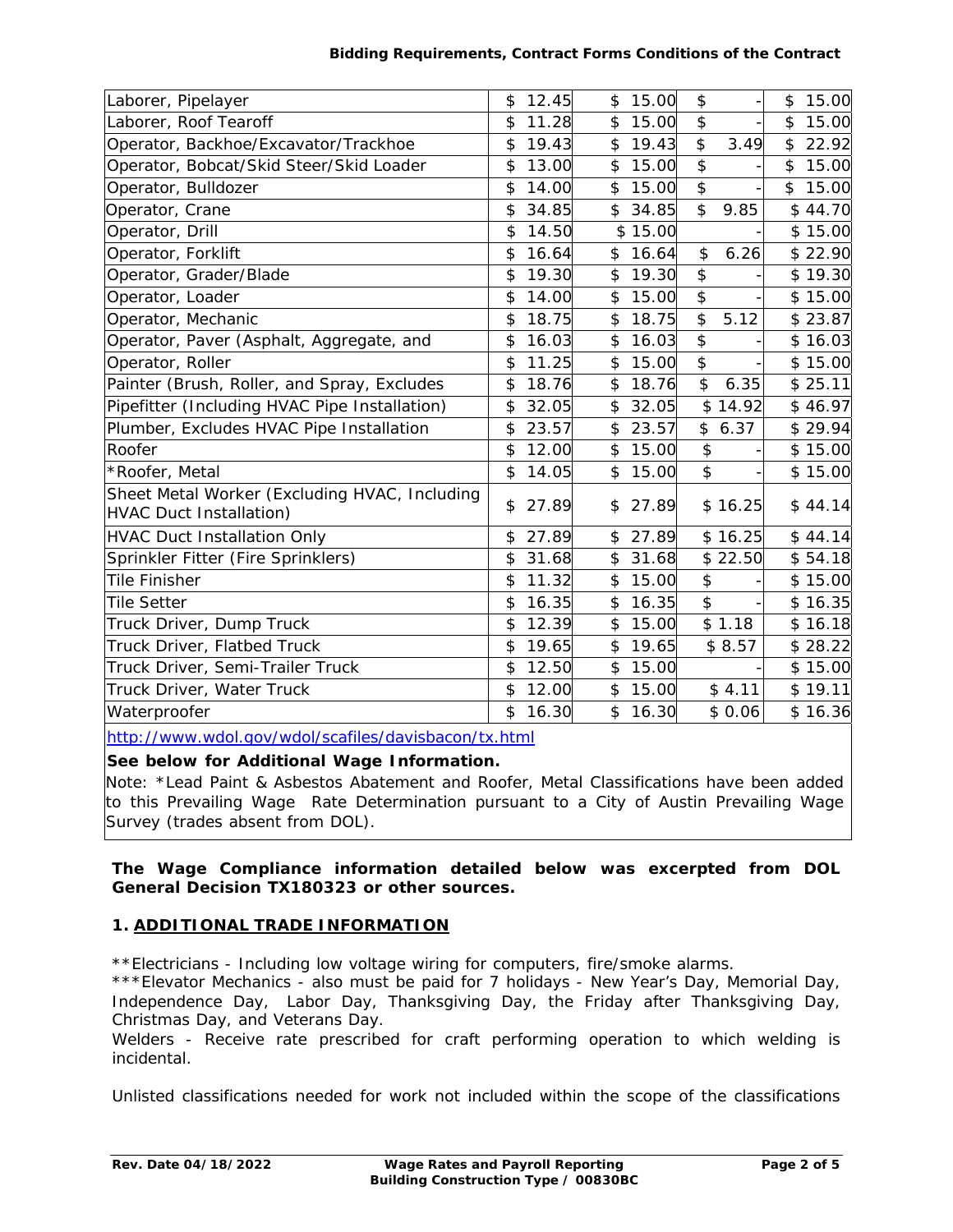listed may be added upon the advance approval of City of Austin Contract Administration. CONTRACTOR shall submit to City of Austin Contract Administration for review the classification, a bona fide definition of work to be performed and a proposed wage with sample payrolls conforming to area practice **prior** to the start of the job for that type of work.

# **2. WAGES**

The Total Wage may be met by any combination of cash wages and credible "bona fide" fringe benefits paid for by the employer. Overtime wages must be calculated using the Adjusted Wage Rate specified in the Wage Rate Determination or the actual basic rate of pay, whichever is higher. City of Austin Ordinance No. 20160324-015 requires that construction workers are paid a Minimum Wage of at least \$15.00/hour. The cash portion of their compensation must meet or exceed this amount.

#### **3. CREDITING FRINGE BENEFIT CONTRIBUTIONS TO MEET DBA/DBRA AND CITY OF AUSTIN REQUIREMENTS**

The Davis-Bacon Act (and 29 CFR 5.23), list fringe benefits to be considered. Examples are:

- > Life Insurance
- > Health Insurance
- > Pension
- > Vacation
- > Holidays
- > Sick Leave

Note: The use of a truck is not a fringe benefit; a Thanksgiving turkey or Christmas bonus is not a fringe benefit. No credit may be taken for any benefit required by federal, state, or local law such as: workers compensation, unemployment compensation; or social security contributions.

Contributions to fringe benefit plans must be made regularly, e.g. daily, weekly, etc. They must be more frequent than quarterly. (See 29 CFR 5.5 (a)(1)(I)) A periodic bonus may not be counted as a fringe benefit.

#### **4. ANNUALIZATION OF BENEFIT COSTS**

If a firm provides an electrician with \$200 per month medical insurance, to calculate allowable fringe benefit credit contributions per hour, the formula ([\$200 x 12 months] divided by 2080 hours =  $$1.15$  per hour) should be used.

## **5. PROPER DESIGNATION OF TRADE**

A work classification on the wage decision for each worker must be made based on the actual type of work he/she performed and each worker must be paid no less than the wage rate on the wage decision for that classification **regardless** of his or her level of skill.

## **6. SPLIT CLASSIFICATION**

If a firm has employees that perform work in more than one classification, it can pay the wage rates specified for each classification ONLY if it maintains accurate time records showing the amount of time spent in each classification. If accurate time records are not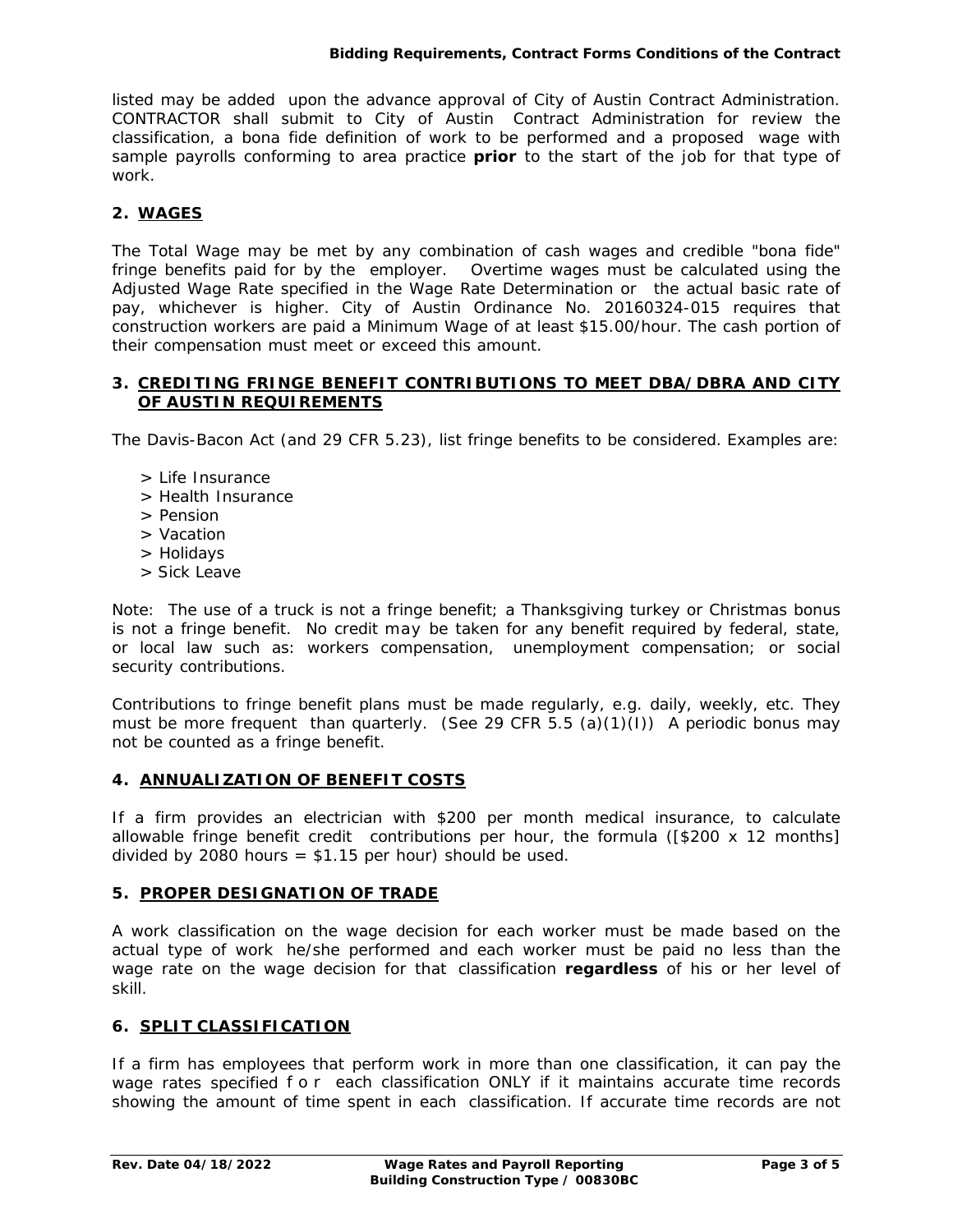maintained, these employees must be paid the highest wage rate of all the classifications of work performed by each worker. Accurate time records tracking how many hours a worker performed the work of one trade and then switched to another trade must be accounted for on a daily basis and reflected on Employer Certified Payroll accordingly. -----------------------------------------------------------------------------------------------------

WELDERS - Receive rate prescribed for craft performing operation to which welding is incidental.

========================================================= Unlisted classifications needed for work not included within the scope of the classifications listed may be added after award only as provided in the labor standards contract clauses (29CFR 5.5 (a) (1) (ii)).

-----------------------------------------------------------------------------------------------------

The body of each wage determination lists the classification and wage rates that have been found to be prevailing for the cited type(s) of construction in the area covered by the wage determination. The classifications are listed in alphabetical order of "identifiers" that indicate whether the particular rate is a union rate (current union negotiated rate for local), a survey rate (weighted average rate) or a union average rate (weighted union average rate).

## **6.1 Union Rate Identifiers**

A four letter classification abbreviation identifier enclosed in dotted lines beginning with characters other than "SU" or "UAVG" denotes that the union classification and rate were prevailing for that classification in the survey. Example: **PLUM0198-005 07/01/2014**. PLUM is an abbreviation identifier of the union which prevailed in the survey for this classification, which in this example would be Plumbers. 0198 indicates the local union number or district council number where applicable, i.e., Plumbers Local 0198. The next number, 005 in the example, is an internal number used in processing the wage determination. 07/01/2014 is the effective date of the most current negotiated rate, which in this example is July 1, 2014. Union prevailing wage rates are updated to reflect all rate changes in the collective bargaining agreement (CBA) governing this classification and rate.

## **6.2 Survey Rate Identifiers**

Classifications listed under the "SU" identifier indicate that no one rate prevailed for this classification in the survey and the published rate is derived by computing a weighted average rate based on all the rates reported in the survey for that classification. As this weighted average rate includes all rates reported in the survey, it may include both union and non-union rates. Example: **SULA2012-007 5/13/2014**. SU indicates the rates are survey rates based on a weighted average calculation of rates and are not majority rates. LA indicates the State of Louisiana. 2012 is the year of survey on which these classifications and rates are based. The next number, 007 in the example, is an internal number used in producing the wage determination. 5/13/2014 indicates the survey completion date for the classifications and rates under that identifier. Survey wage rates are not updated and remain in effect until a new survey is conducted.

# **6.3 Union Average Rate Identifiers**

Classification(s) listed under the UAVG identifier indicate that no single majority rate prevailed for those classifications; however, 100% of the data reported for the classifications was union data. EXAMPLE: **UAVG-OH-0010 08/29/2014**. UAVG indicates that the rate is a weighted union average rate. OH indicates the state. The next number, 0010 in the example, is an internal number used in producing the wage determination. 08/29/2014 indicates the survey completion date for the classifications and rates under that identifier.